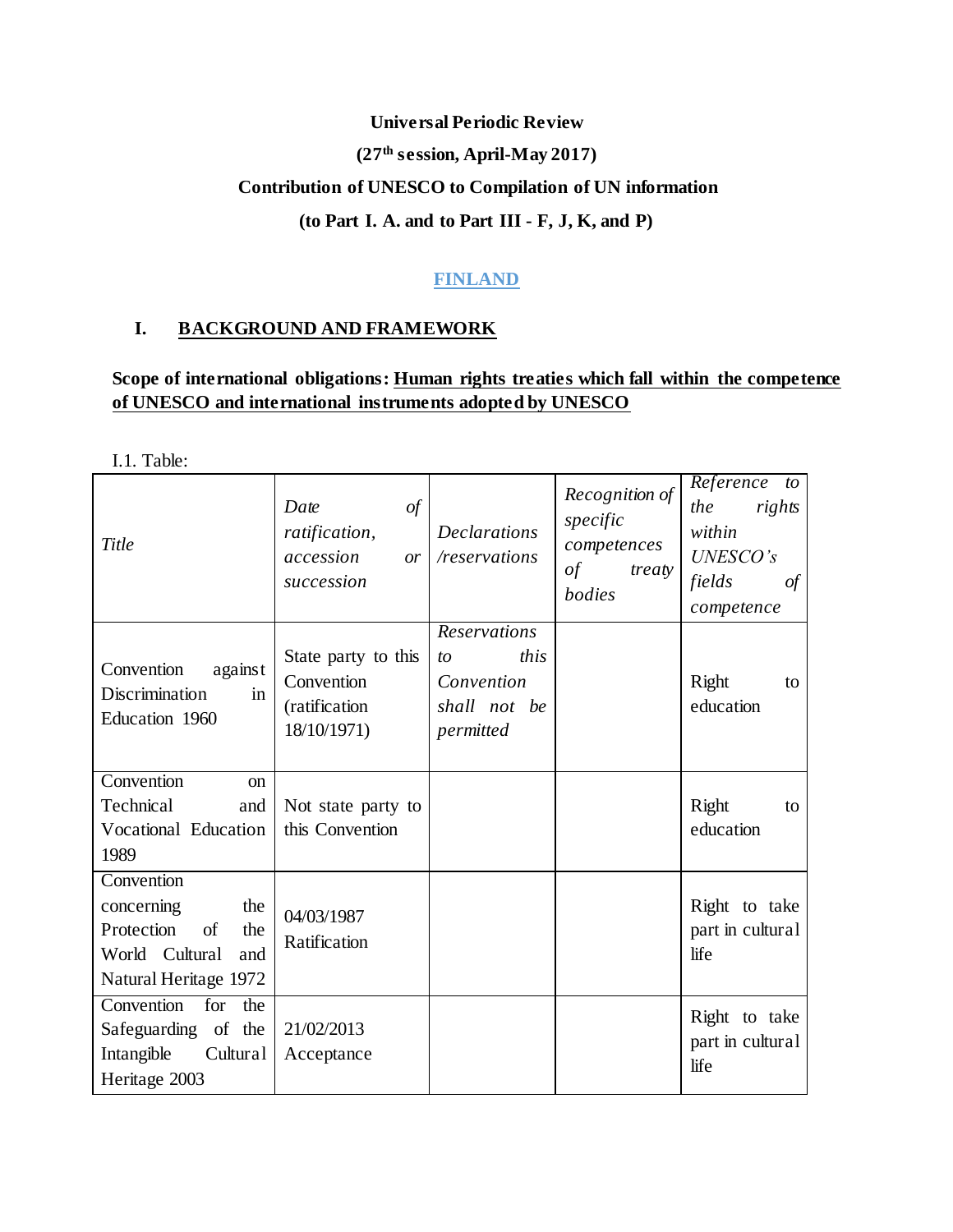| Convention<br>the<br>on<br>Protection<br>and<br>Promotion of the<br>Diversity of Cultural<br>Expressions 2005 | 18/12/2006<br>Acceptance | Declaration of<br>the European<br>Community in<br><i>application of</i><br>Article $27(3)$<br>$(c)$ of the<br>Convention<br>indicating the<br>competences<br>transferred to<br>the<br>Community by<br>Member<br>the<br>States under<br><i>Treaties,</i><br>the<br>in the areas<br>covered by the<br>Convention. |  | Right to take<br>part in cultural<br>life |
|---------------------------------------------------------------------------------------------------------------|--------------------------|-----------------------------------------------------------------------------------------------------------------------------------------------------------------------------------------------------------------------------------------------------------------------------------------------------------------|--|-------------------------------------------|
|---------------------------------------------------------------------------------------------------------------|--------------------------|-----------------------------------------------------------------------------------------------------------------------------------------------------------------------------------------------------------------------------------------------------------------------------------------------------------------|--|-------------------------------------------|

#### **II. Input to Part III. Implementation of international human rights obligations, taking into account applicable international humanitarian law to items F, J, K, and P**

#### **Right to education**

#### **1. NORMATIVE FRAMEWORK**

#### **1.1. Constitutional Framework**

1. According to **Article 16** of the **Constitution of 1999 (as last amended in 2011)**<sup>1</sup> on educational rights: "Everyone has the right to basic education free of charge. Provisions on the duty to receive education are laid down by an Act. The public authorities shall, as provided in more detail by an Act, guarantee for everyone equal opportunity to receive other educational services in accordance with their ability and special needs, as well as the opportunity to develop themselves without being prevented by economic hardship. The freedom of science, the arts and higher education is guaranteed."<sup>2</sup>

#### **1.2. Legislative Framework**

<sup>1</sup> Accessible at:

http://www.unesco.org/education/edurights/media/docs/027132e7e9e595c7b0c0219e17f9f32ea0b45bbe.pdf

<sup>2</sup> Unofficial translation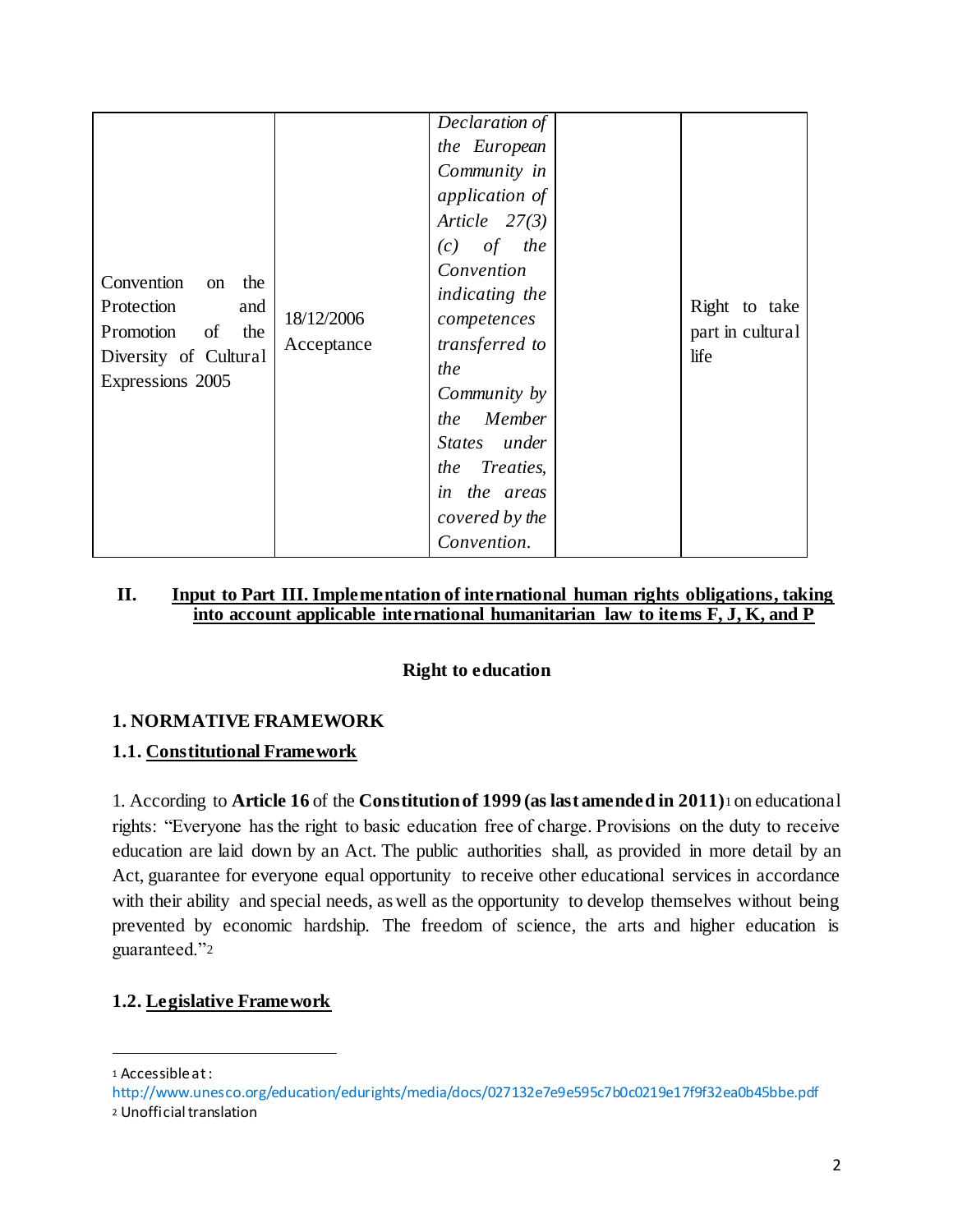2. The Finnish Parliament decides on educational legislation and the general principles of education policy. The Government, Ministry of Education and National Board of education are responsible for the implementation of this policy at the central administration level.<sup>3</sup>

3. Inclusion has been promoted in basic education since the 1970s. An important legislative reform was the **Comprehensive Schools Act passed in 1983**, which enabled a better starting point for the development of the inclusion process. According to the Act, no child was allowed to be exempt from completing compulsory education any longer. Another important factor for the promotion of inclusion was the new comprehensive school national core curriculum issued in 1985; it raised the issues of differentiation and individualisation of education, and where necessary, the provision of special needs education and the individualisation of education and the syllabus.<sup>4</sup>

4. The legislation governing primary and secondary education, as well as part of the legislation governing adult education, was reformed on 1 January 1999. The detailed legislation specific to institutions has thus been replaced with a more uniform legislation concerning the objectives, contents, evaluation and levels of education as well as students' rights and responsibilities. The education system remains unchanged, but the new legislation has substantially increased the independent decision-making powers of the local authorities, other education providers and schools.

5. Since January 1999, the school legislation has been amended several times as e.g. pre-school education, evaluation, as well as morning and afternoon activities have been reformed. The school acts have also been complemented by provisions concerning guidance counselling, pupil welfare and discipline. The amendments aim at ensuring a safe and healthy school environment. The focus is on the prevention of difficulties in the development of children and adolescents and the promotion of pupils' prerequisites for learning, their mental and physical health and social wellbeing. The disciplinary powers of principals and teachers have been increased. The amendments came into force as of 1 August 2003.

6. The reformed legislation governing universities took effect 1 August 1998. The **Universities**  Act and Decree lay down provisions on issues such as the mission of universities, their research and instruction, organisation and administration, staff and official language, students, appeals against decisions made by universities and legal protection for students. The Universities Act is being revised and the new Act came into force in August 2005.<sup>5</sup>

<sup>3</sup> National Report submitted to the 48<sup>th</sup> session of the International Conference of Education, p. 6, accessible at: http://www.ibe.unesco.org/National\_Reports/ICE\_2008/finland\_NR08.pdf

<sup>4</sup> National Report submitted to the 48<sup>th</sup> session of the International Conference of Education, p. 26, accessible at: http://www.ibe.unesco.org/National\_Reports/ICE\_2008/finland\_NR08.pdf

<sup>5</sup> National Report submitted to the 48th session of the International Conference of Education, p. 12, accessible at: http://www.ibe.unesco.org/National\_Reports/ICE\_2008/finland\_NR08.pdf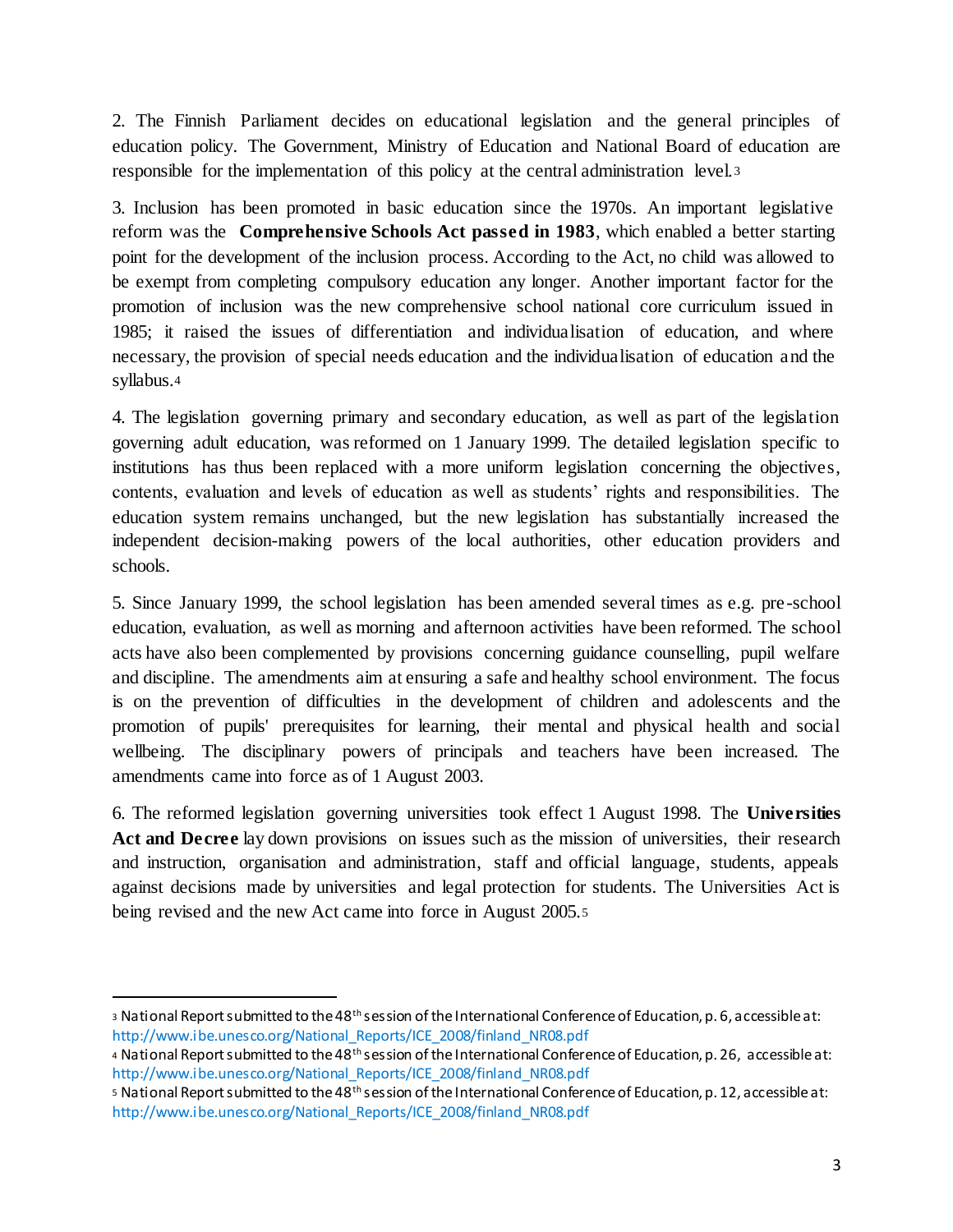7. Basic education provided in the compulsory comprehensive school is regulated by the **Basic Education Act No. 628/1998, last amended in 2010,** the **Basic Education Decree No. 852/1998**  and the **Government Decree No. 1435/2001 on the general national objectives and distribution of lesson hours in basic education**.<sup>6</sup>

8. Under Section 2 of the **Basic Education Act (628/1998)**, the aim of basic education is to support pupils' growth into humanity and into ethically responsible members of society and provide them with knowledge and skills they need in life. The objective for pre-primary education, as part of early childhood education, is to improve children's capacity for learning. <sup>7</sup> According to the Basic Education Act (628/1998) the first alternative for providing special needs education is to include pupils with special needs education into mainstream classes and when necessary, provide special needs education in small teaching groups. Only when this is not feasible the secondary alternative is considered: the provision of special needs education in a special group, class or school. <sup>8</sup>

**9. Ministry of Education and Culture decree (1777/2009)** determines the grounds for subsidising supplementary instruction provided for children with foreign, Sámi or Roma backgrounds in basic education and upper secondary education. If an educational institution does not arrange mother tongue instruction for foreign, Sámi or Roma language pupils, as laid down in the Basic Education Act, a separate subsidy may be granted in accordance with the said decree to arrange instruction in the pupil's own mother tongue.<sup>9</sup>

10. According to the **General Upper Secondary Schools Act of 1998**, the objective of general upper secondary education is to promote the development of students into good, balanced and civilised individuals and members of society and to provide students with the knowledge and skills necessary for further studies, working life, their personal interests and the diverse development of their personalities. In addition, the education must support students' opportunities for lifelong learning and self-development during their lives.

11. The **Government Decree on the General National Objectives of General Upper Secondary Education and the Distribution of Lesson Hours (955/2002)** further elaborate on the objectives of education. The **Vocational Education Act 630/1998** stipulates that the aim of Finnish upper secondary vocational education and training is to provide students with the knowledge and skills necessary to gain vocational expertise, as well as the capabilities to find employment or to become self- employed. In accordance with the provision of the Vocational Education Act and the Government Resolution 213/1999, upper secondary vocational education and training provide

<sup>6</sup> National Report submitted to the 48th session of the International Conference of Education, p. 3, accessible at: http://www.ibe.unesco.org/National\_Reports/ICE\_2008/finland\_NR08.pdf

<sup>7</sup> Finland Report for the Fourth Consultation on the implementation of the UNESCO Recommendation concerning Education for International Understanding, Cooperation and Peace and Education relating to Human Rights and Fundamental Freedom (2005-2008), 2009, p. 1

<sup>8</sup> National Report submitted to the 48<sup>th</sup> session of the International Conference of Education, p. 23, accessible at: http://www.ibe.unesco.org/National\_Reports/ICE\_2008/finland\_NR08.pdf

<sup>9</sup> Finland Report submitted for the Eighth Consultation on the implementation of the Convention and Recommendation against Discrimination in Education (2006-2011), 2012, p. 3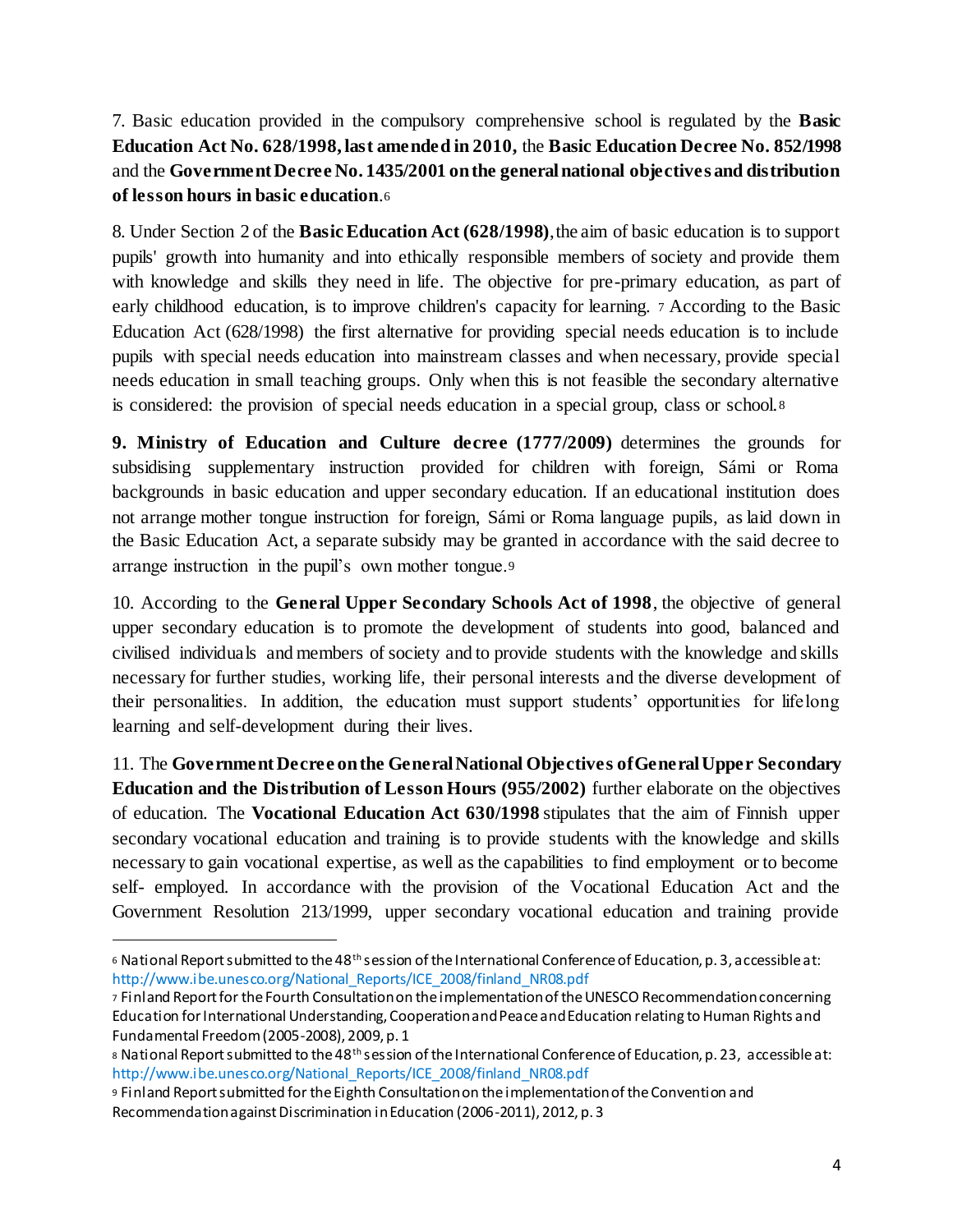students with extensive basic vocational skills for various assignments in their field and more specialised competence and vocational skills as required by working life in one sector of the qualification. This enables those who are qualified to find placements in working life, to perform various tasks in their field in changing conditions, and so to develop their vocational skills throughout their lives.<sup>10</sup>

12. There is an **Equality Act (L21/2004)** in Finland. The purpose of this Act is to foster and safeguard equality in society. The Act prohibits discrimination on the basis of age, ethnic or national origin, language, religion, beliefs, opinions, health, disability and sexual orientation. The Act applies to education [...]<sup>11</sup>

13. In the education sector, the right to their own language of the Sámi is mainly realised by the **Basic Education Act (628/1999), Upper Secondary Schools Act (629/1999) and the Vocational Education Act (630/1999)**. Sámi can be the teaching language of a school, a mother tongue subject and an optional foreign language subject. In the **Basic Education Act** and the **Upper Secondary Schools Act**, Sámi is regarded equal with the national languages Finnish and Swedish as a mother tongue.

14. The Ministry of Education and Culture grants full support to the instruction of Sámi language in the Sámi Homeland. According to Section 45 of the **Act on Financing Education and Culture (1705/2009)**, the municipalities of the Sámi Homeland and other education providers in that region, shall be granted a yearly state subsidy to cover the costs arising from the provision of education in Sámi and instruction of Sámi in basic education, upper secondary schools and vocational training as provided in the **Government decree (1769/2009)**. Consequently, pupils of basic schools in the Sámi Homeland should be provided instruction in Sámi. The language of instruction can be Sámi also in upper secondary schools. The municipalities in the Sámi Homeland will receive the full state subsidy when Sámi is the language of teaching or lessons of Sámi language are given, when the group size is 3 students on average.<sup>12</sup>

# **1.4. Policy Framework**

#### **i) General information**

l

15. Finland, which has one of the world's highest PISA scores, and very little inequality between students, trains future teachers to identify students with learning difficulties (OECD, 2011b). <sup>13</sup> The government's (2011–2015) objective was to narrow down the gap in learning outcomes, participation in studies and completing studies between genders and to reduce the inheriting of

<sup>10</sup> National Report submitted to the 48th session of the International Conference of Education, p. 8, accessible at: http://www.ibe.unesco.org/National\_Reports/ICE\_2008/finland\_NR08.pdf

<sup>11</sup> National Report submitted to the 48th session of the International Conference of Education, p. 28, accessible at: http://www.ibe.unesco.org/National\_Reports/ICE\_2008/finland\_NR08.pdf

<sup>12</sup> Finland Report submitted for the Eighth Consultation on the implementation of the Convention and Recommendation against Discrimination in Education (2006-2011), 2012, pp. 3-4

<sup>13</sup> EFA GMR 2013-2014, p 239, accesible at:http://unesdoc.unesco.org/images/0022/002256/225660e.pdf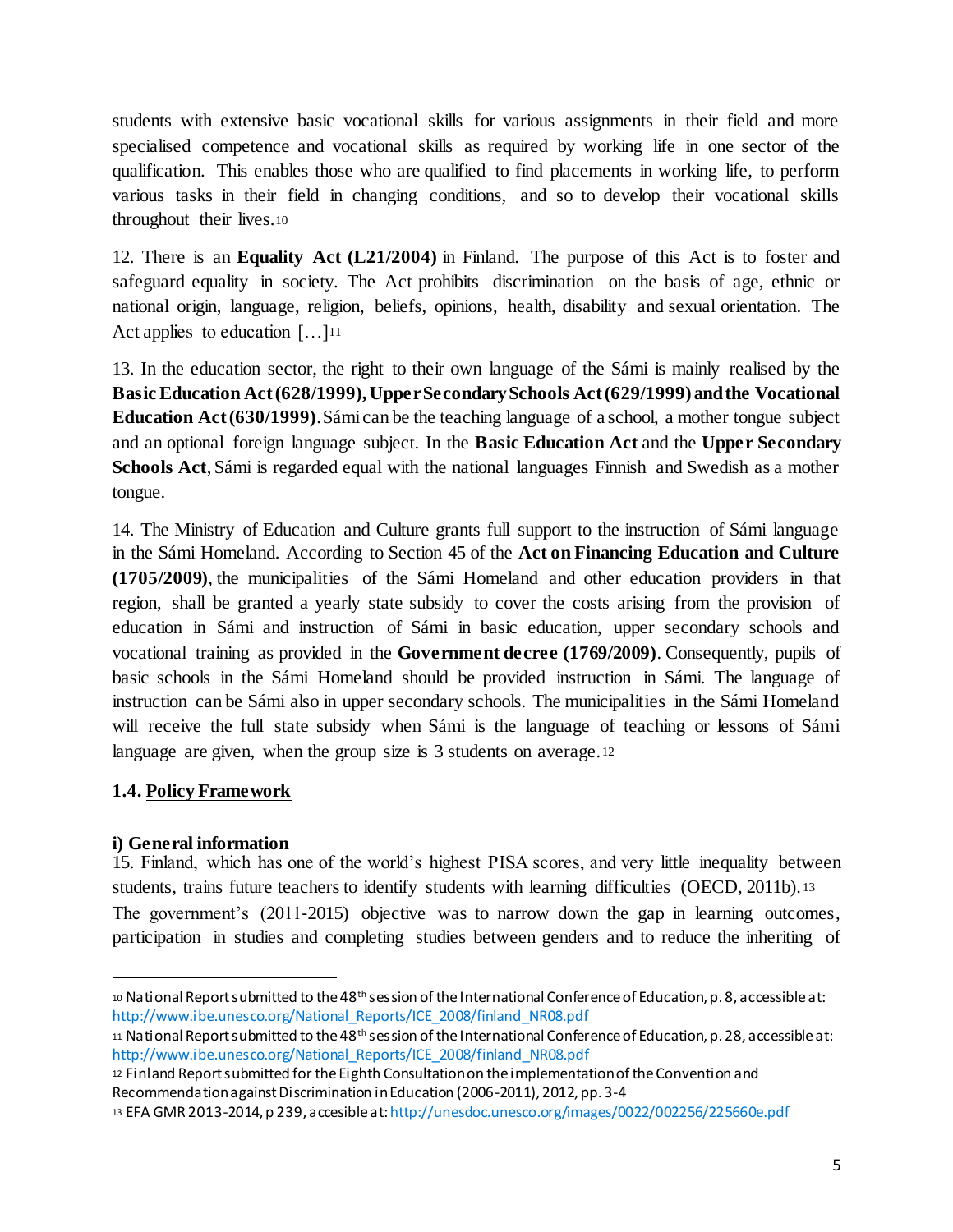education. 14.

16. In Finland 11% have low literacy skills, 13% low numeracy skills and almost 20% have low information technical problem solving skills. Differences between age groups in Finland are high. With the exception of the youngest age group, the results have improved in all age groups<sup>15</sup>.

17. Despite the Finnish high level of education, the learning outcomes in national and international assessments have in recent years shown that the learning outcomes of students finishing their basic education have fallen. The declining of results is considered to be significant. In particular, the increase in the number of young people who are poor in mathematics and the decrease in the number of students who are very competent in mathematics show a worrying direction16.

18. The national core curriculum for pre-primary and basic education was renewed in 2014. The process involved all stakeholders, particularly education providers and education personnel. The aim was to encourage also parents and pupils to participate in the process. The renewed core curriculum was completed by the end of 2014. New local curricula that are based on this core curriculum will be gradually implemented in schools starting from August 201617. The work will be carried out as a whole between 2012 and 2016/2017. The entire general education system is due for reform in terms of objectives, lesson hour distribution, the National Core Curricula and local curricula, the transfer of early childhood education and care into the administrative sector of the Ministry of Education and Culture needs to be taken into account, several core curriculum documents will be drawn up concurrently, each process of drawing up a core curriculum document involves broad based cooperation with education experts and various stakeholders, as well as support for local curriculum development efforts18.

19. It can be noted that human rights education and training has not been incorporated into the key programmes guiding education and youth work, i.e. LANUKE and KESU, or into the other abovementioned programmes and policy directives as an entity including all the different elements of the international definition of human rights education. However, the Action Plan on Fundamental and Human Rights identifies the need for strengthening human rights education on a general level, referring to the importance of human rights education both for the fulfilment of the rights of the individual and for strengthening rights-based thinking in administration. LANUKE refers to the need to ensure that training offered to those working with children and young people includes content on equality, non-discrimination and human rights in order to bring about changes in the work environment and culture. The Communications Strategy on the Rights of the Child emphasises that the content in the existing national core curricula for comprehensive schools and

<sup>14</sup> EFA National Review 2015, p. 2

<sup>15</sup> EFA National Review 2016, p. 8

<sup>16</sup> EFA National Review 2015, p. 10

<sup>17</sup> Finish National Board Education, available at:

http://www.oph.fi/english/education\_development/current\_reforms/curriculum\_reform\_2016 <sup>18</sup> Finish Board Education, 2016, available at:

http://www.oph.fi/download/151294\_ops2016\_curriculum\_reform\_in\_finland.pdf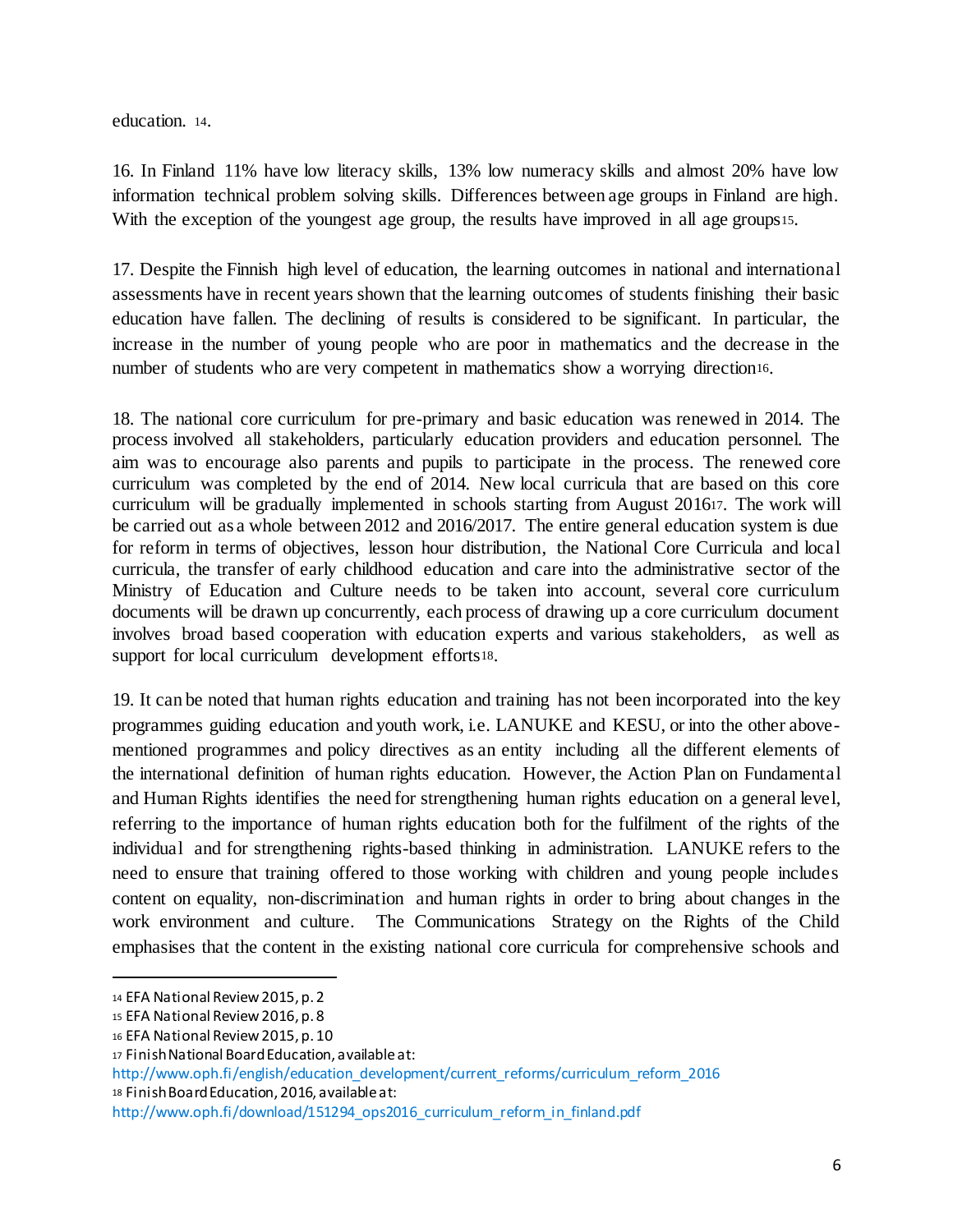in the subject-specific core curricula is inadequate for ensuring the implementation of human rights education at schools. The Internal Security Programme includes

a reference to the need to conduct a study on human rights education in teacher training. The study was launched in autumn 2013 and it will be used as a basis for recommendations concerning the basic information on human rights education necessary in teacher training19.

## **ii) Education levels**

# **Early Childhood**

20. In Finland since 1996 all parents with children under school age have had the right to get their child a place in municipal day care. Therefore, children have the opportunity to participate in early childhood education if the parents want. The government has decided that to ensure children's equitable learning conditions by making preprimary education which is organised a year before compulsory education. Presently, children's participation in pre‐primary education is based on the guardian's decision and about 98 percent of six year‐olds participate.20.

21. Free pre-primary education is provided in accordance with the **National Core Curriculum for Pre-primary Education (2000)**. It can be offered in day-care centres or schools. The national minimum for pre-primary studies is 700 hours per year: about four hours a day. Children also have right to day-care after these hours, if needed. The special goals for pre-primary, set out in a decree (1435/2001), are to improve children's developmental and learning readiness as well as to strengthen their social skills and healthy self-esteem through play and positive learning experiences. […]21.The Finnish National Board of Education is currently revising the national core curricula for preprimary education. The new revised grounds will be completed by the end of 2014 and the curricula that will be prepared based on them will be introduced in August 201622.

22. Since 2009 the Ministry of Education and Culture has supported the education of people with an immigrant background working in early childhood education, basic education, upper secondary education and vocational education. The aim is to increase the participant's qualifications and capabilities to meet the needs of learners with a migrant background, as well as to strengthen the Finnish or Swedish language skills (official languages of Finland) required in the work. Approximately 1,000 people in 2009‐2014 have participated in education organised by

<sup>19</sup> Human Rights Center, Human Rights Education in Finland, 2014, available at: http://ihmisoikeuskeskus-fibin.directo.fi/@Bin/51facd776c98e32391d74800946ce26b/1470905933/application/pdf/438341/HR%20educatio n%20in%20FIN\_en.pdf

<sup>20</sup> EFA National Review 2015, p. 3.

<sup>21</sup> National Report submitted to the 48th session of the International Conference of Education, p. 16, accessible at: http://www.ibe.unesco.org/National\_Reports/ICE\_2008/finland\_NR08.pdf

<sup>22</sup> EFA National Review 2015, p. 3.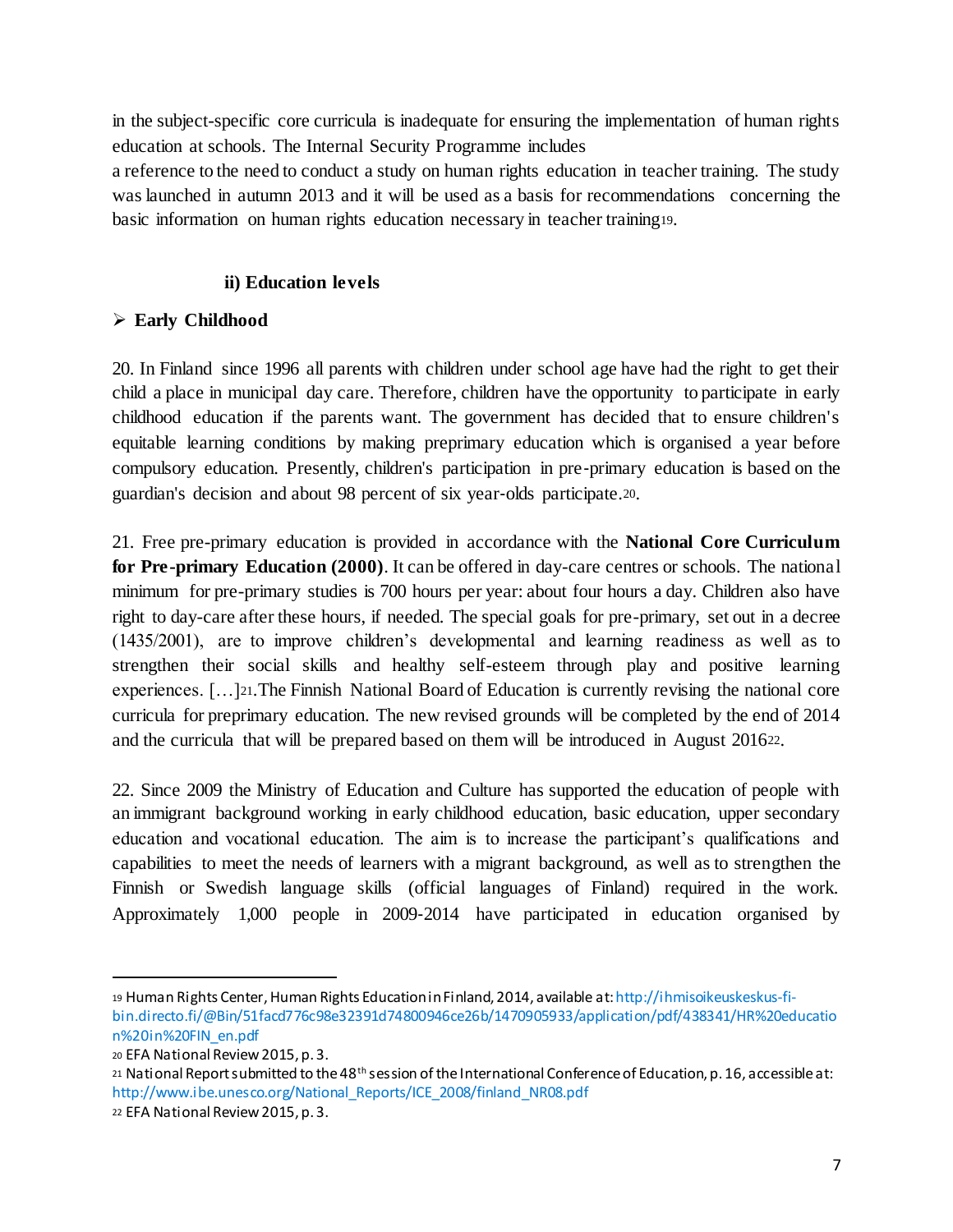polytechnics and universities that organise teacher education23.

#### **Primary education**

23. According to Basic Education Act, Children permanently residing in Finland are subject to compulsory education. Compulsory education starts in year when a child turns seven years of age. The scope of the basic education syllabus is nine year, and nearly all children subject to compulsory education complete this by attending comprehensive school.<sup>24</sup>

24. Basic education encompasses nine years and caters for all those between 7 and 16 years. Schools do not select their students. Every student is allocated a place in a nearby school, but they can also choose another school with some restrictions. All school follow a national core curriculum, which includes the objectives and core contents of different subjects. The education providers, usually the local education authorities and the schools themselves draw up their own curricula within the framework of the national core curriculum.

#### **Technical and Vocational Education**

25. Labour market organisations, Association of Finnish Local and Regional Authorities and Finnish Youth Cooperation – Allianssi are committed with ministries to the implementation of the Youth Guarantee. The Youth Guarantee entered into force in the beginning of 2013. It offers each young person under 25 and recently graduated people under 30 a job, on-the-job training, a study place, or a period in a workshop or rehabilitation within three months of registering as unemployed. Educational guarantee as a component of the Youth Guarantee ensures a study place for everyone finishing basic education25.

26. As part of the **Youth Guarantee the Skills Programme for Young Adults** gives young adults under the age of 30 with no qualification or degree the opportunity to complete a vocational qualification. In all, for 2013‐2016 the program has allocated resources a total of EUR 183 million. The aim is that the program provides an education for a significant portion of the target group and that the good practices that have been created remain operative also after the program. According to the information received from the organisers of education in January 2014, from the students that started their studies, about 80 percent were unemployed (NEETs). Therefore the program has been successful in reaching young adults that are most in need<sub>26</sub>.

27. The Programme for Boosting the Completion Rate of Studies in Vocational Education (2011‐ 2014) aims to entrench tools that prevent dropping out from studies. The level of students that

l

<sup>25</sup> EFA National Review 2015, p. 5.

<sup>23</sup> EFA National Review 2015, p. 3.

<sup>24</sup> National Report submitted to the 48th session of the International Conference of Education, p. 5, accessible at: http://www.ibe.unesco.org/National\_Reports/ICE\_2008/finland\_NR08.pdf

<sup>26</sup> EFA National Review 2015, pp.5- 6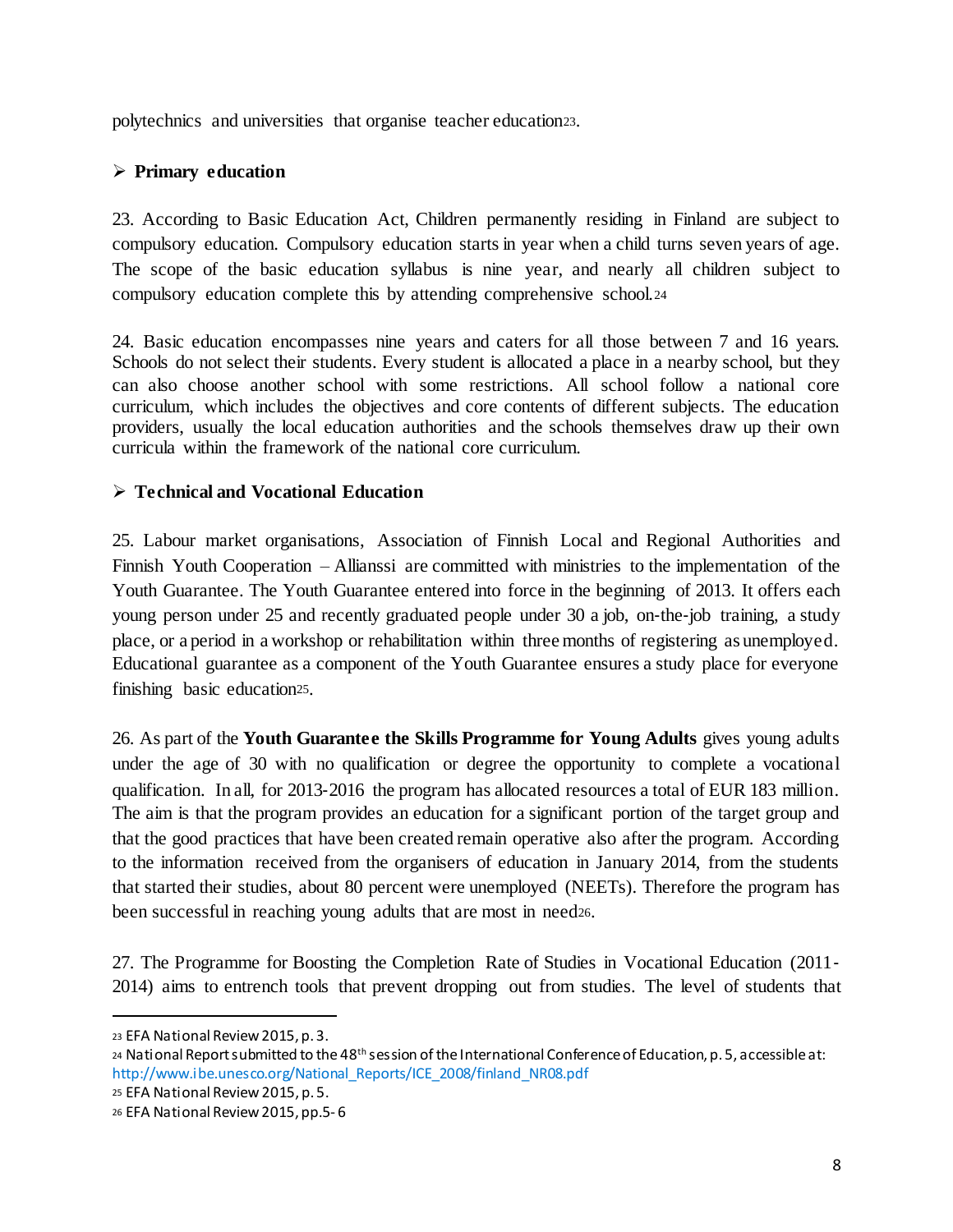dropped out from studies decreased slightly in the school year 2012‐2013 compared to the previous school year. There is still a lot of variation among different education providers. Similarly the level of drop‐outs vary a lot in different study fields. In 2013 8.7% Vocational Secondary Education students dropped out, but some of them continued their studies in other study programmes. 7.8% of students in vocational education dropped out and quit studying. The amount of drop outs decreased with one percentage compared to the previous year27.

## **Higher Education**

28. According to the **Law on Universities (1997/645)** universities must operate in interaction with the rest of the society and promote the effectiveness of research activities. **In the Development programme for education and research 2007-2012** universities and polytechnics are further urged to take part in the development of regional innovation systems utilising the possibilities provided by competence centre programmes and structural funds28. […] The currently effective development plan for 2007–2012 was approved at the end of 2007. The development plan includes development measures for each field and level of education, as well as the main definitions for education and research policy and the allocation of resources."<sup>29</sup>

## **29. Strategy for the Internationalisation of Higher Education Institutions (HEIs) in Finland 2009–2015 (Publications of the Ministry of Education, Finland 2009:23) :**

The higher education institution internationalisation strategy provides guidelines for the internationalisation of higher education institutions in 2009–2015. It sets five primary aims for internationalisation, among them the development of a genuinely international higher education community and supporting a multicultural society.

According to the strategy the HEIs shall actively take part in supporting the multicultural higher education community and civil society. People with immigrant backgrounds and foreign exchange and degree students, teachers, researchers and other foreign personnel of higher education institutions in Finland are seen as a resource that promotes internationalisation at home. The share of students in higher education with immigrant background need to be increased to correspond to their share of the whole population. The measures for achieving the objectives of the strategy include increasing and focusing the teaching of national languages and culture so that it better corresponds to the needs of students, teachers and researchers with immigrant or non-Finnish backgrounds; the development of training models to support integration in the labour markets; preparatory training for polytechnic studies aimed at immigrants; development of open higher education study modules to lower the threshold for people with immigrant and non-Finnish

<sup>27</sup> EFA National Review 2015, pp.5- 6

<sup>28</sup> National Report submitted to the 48<sup>th</sup> session of the International Conference of Education, p. 9, accessible at: http://www.ibe.unesco.org/National\_Reports/ICE\_2008/finland\_NR08.pdf

<sup>29</sup> National Report submitted to the 48<sup>th</sup> session of the International Conference of Education, p. 13, accessible at: http://www.ibe.unesco.org/National\_Reports/ICE\_2008/finland\_NR08.pdf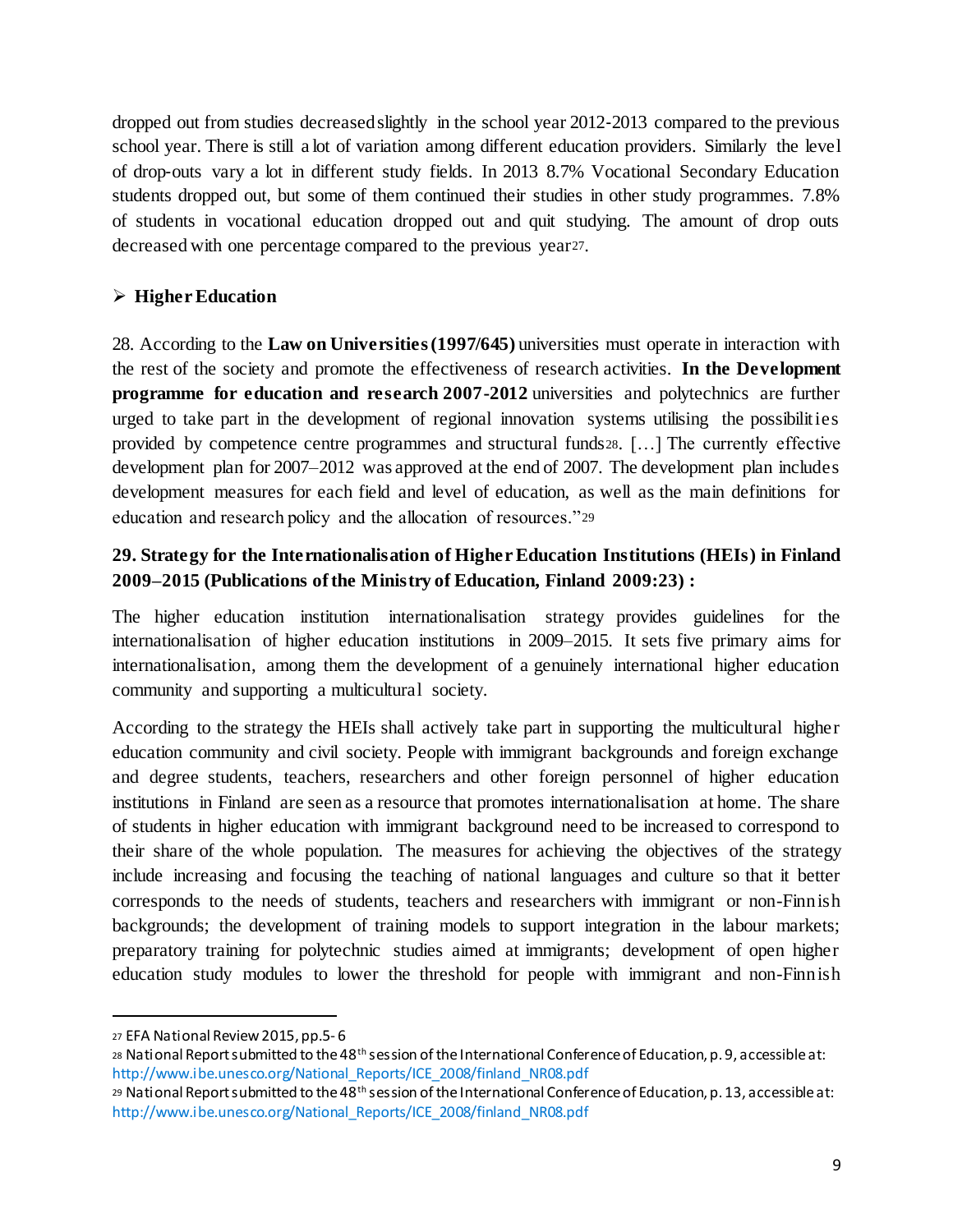backgrounds to enter a higher education institution as a degree student and improving information on higher education opportunities directed at immigrant families.<sup>30</sup>

# **Life Long Learning**

30. According to the government programme, adult education should be equally available for all adults. Education and research development plan for 2011‐2016 set a target to reduce the impact of social status and educational background on participation in adult education. The participation is aimed to be raised to 60 percent by 2016. During the year the 18 to 64‐year‐olds taking part in adult education has remained at the same level for several years, about half (52%) of all adults (the previous adult study was conducted in 2012), and the number of study days per participant has reduced31.

#### **iii) Education management**

# **Financing education**

31. In Finland differences between schools are small, but the trend is growing. The Ministry of Education and Culture has given special grants since 2012 for measures that enhance educational equality, with particular attention on schools that are situated in areas where 1), majority have completed only basic education, and 2) the unemployment rate and 3) the proportion of immigrants is high. Together these three indicators explain most of the differences in learning outcomes between schools32.

The Ministry of Education and Culture targeted funding during 2009‐2013 for reducing class sizes in pre‐primary and basic education. The aim of these measures was to promote the quality of teaching and learning outcomes. The average size of a class has decreased and the portion of large teaching groups has almost halved since 2008. The aim is also to reform the system of central government transfers to local government by 2015 so that the financing would be based more on indicators defining the operational environment of basic education such as the areas number of immigrants, education level of adults and unemployment rate33.

32. According to the Ministry of Education and Culture's Development Plan for Education and Research for years 2011–2016 a national good student and study counselling criteria will be developed for basic education, general upper secondary education and vocational education in such form that they can be introduced in the autumn term 2014. The objective is to support the high quality of counselling and to ensure the availability regardless of place of residence. The criteria will help schools and educational institutions, public administration and decision–makers to assess

<sup>30</sup> Finland Report submitted for the Eighth Consultation on the implementation of the Convention and Recommendation against Discrimination in Education (2006-2011), 2012, p. 9

<sup>31</sup> EFA National Review 2015, p. 8

<sup>32</sup> EFA National Review 2015, p. 4.

<sup>33</sup> EFA National Review 2016, p. 4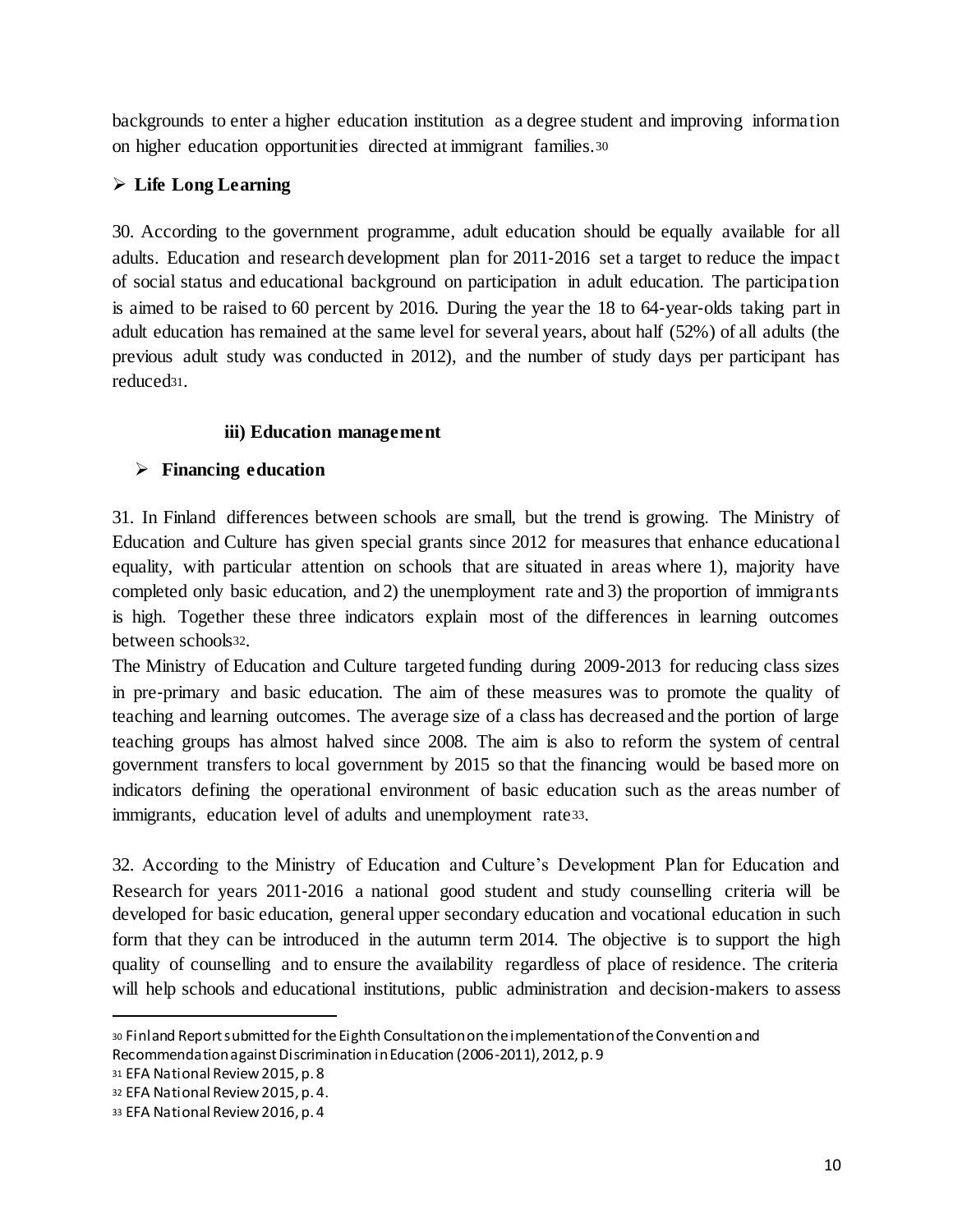and develop counselling34.

#### **Teachers**

33. In Finland, selection is highly competitive, with only about 10% of applicants gaining entrance to teacher education programmes (OECD, 2011b).<sup>35</sup>

Teachers are highly educated in all levels of education (teachers are required to have a Master's degree), and they have strong autonomy and authority to implement their work36.

#### **iv) Inclusive Education**

34. The anti-bullyingmprogramme KiVa-koulu (Cool school) is being applied by 2500 comprehensive schools. Action to eradicate bullying is carried on, with special emphasis on racist discrimination and bullying37.

# **Students with special needs**

35. Finland has a holistic approach to improve inclusion. Through its education reforms, the number of elementary students in special education decreased from an already low 2.0% in 2000 to 1.3% in 2009 (Official Statistics of Finland, 2009). Its ambitious multisector policy programme, VAMPO (2010–2015), aims for major structural changes and initiatives that improve the overall context for addressing disabilities. In education, comprehensive reform takes a lifelong learning perspective with goals to improve the equity and accessibility of study materials, improve transition rates between primary and secondary education, and further support vocational and higher education (Finland Ministry of Social Affairs and Health, 2012).<sup>38</sup>

# **Immigrants**

36. With a view to improving immigrants' capacity to study in the upper secondary school, provisions concerning preparatory education for immigrants will be included in legislation. The duration of the education is one year. The implementation of the reform will be start at the beginning of 2014. The level of language instruction given in immigrants' integration education will be improved and enlarged to provide real capabilities for immigrants to participate in education preparing for vocational education and training and for polytechnic education. Special

<sup>34</sup> EFA National Review 2016, p. 4

<sup>35</sup> EFA GMR 2013-2014, p. 235, available at:http://unesdoc.unesco.org/images/0022/002256/225660e.pdf

<sup>36</sup> EFA National Review 2016, p. 2.

<sup>37</sup> Ministry of Education and Culture of Finland, Education and Research 2011–2016-A development plan Reports of the, 2012, , p. 28, available at: http://www.minedu.fi/export/sites/default/OPM/Julkaisut/2012/liitteet/okm03.pdf

<sup>38</sup> Global Monitoring Report, *Education for All 2000-2015: Achievements and Challenges*, 2015, p. 102.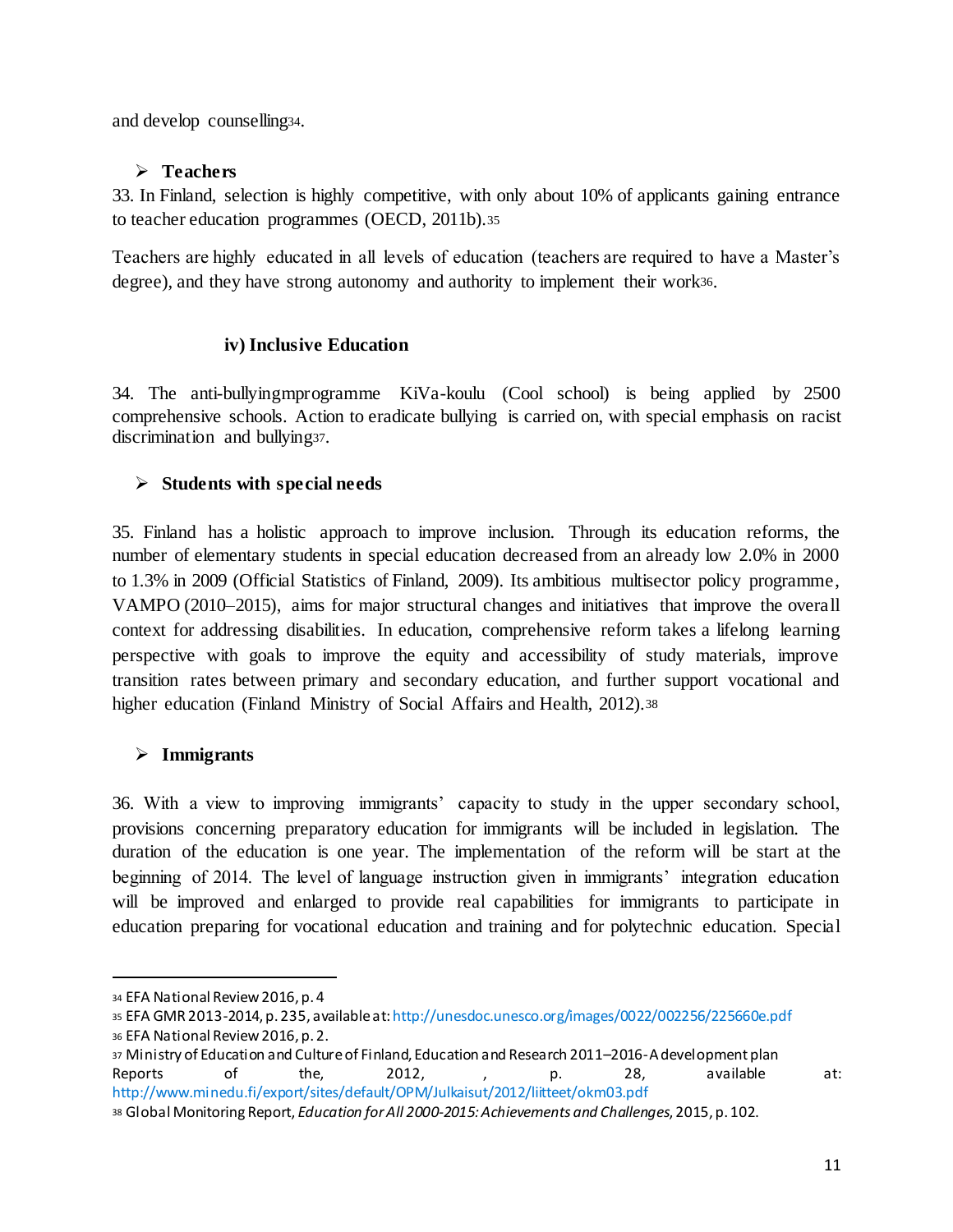attention will be paid to young immigrants who come to Finland close to the end of compulsory schooling age or after it. The planning and implementation of the integration education will take the immigrant's whole family into account. The status of the Swedish language will be guaranteed in. Obstacles to immigrants' higher education will be removed through the development of guidance counselling, student selection and other support action. The higher education institutions will carry on the development of language instruction, practical training and other support geared to international students. The higher education institutions will offer curricular study modules, associated language instruction and other continuing education for self-motivated studies and for commissioned labour market training. Institutes of liberal adult education will develop and step up immigrants' language instruction. Measures will be taken to develop and increase integration education provided by adult education centres and folk high schools and education provided by adult upper secondary schools, adult lines in upper secondary schools and study centres.<sup>39</sup>

## **Gender Equality**

37. The **Action Plan for Gender Equality 2012–2015** of the Finnish government collates the most important measures by which the government promotes equality between women and men and combats gender-based discrimination. The Action Plan is an instrument to coordinate the government's gender equality policy, and it incorporates measures for all the government ministries. The Action Plan is based on the Government Programme and the first Government Report on Gender Equality drawn up in 2010. Some of the intended measures were : gender impact assessment will be incorporated in legislation projects, Ministries prepare their budget proposals with reference to the gender perspective, Ministries will produce their statistics and other data concerning people analysed by gender40.

38. In March 2014, the UN Committee on the Elimination of Discrimination against Women (CEDAW) acknowledged the reforms to the national core curricula for basic compulsory education and the reform of the law on early childhood education, which both include measures to advance gender equality. The Committee nonetheless remains concerned about the continued presence of traditional values and gender stereotypes in the curricula for different subjects. The Committee is also concerned that the number of women in professorship positions remains low, with women accounting for only 25.5 per cent of full-time professors in the State party41.

# **Minorities**

<sup>39</sup> Ministry of Education and Culture of Finland, Education and Research 2011–2016-A development plan Reports of the, 2012, p.27, available at: http://www.minedu.fi/export/sites/default/OPM/Julkaisut/2012/liitteet/okm03.pdf

<sup>40</sup> Ministry of Social Affairs and Health, Government Action Plan for Gender equality 2012−2015, 2012, available at : https://julkaisut.valtioneuvosto.fi/bitstream/handle/10024/72267/URN%3ANBN%3Afife201504225186.pdf?sequence=1

<sup>41</sup> UN Committee on the Elimination of Discrimination against Women (CEDAW), Concluding Observations, March 2014, §24.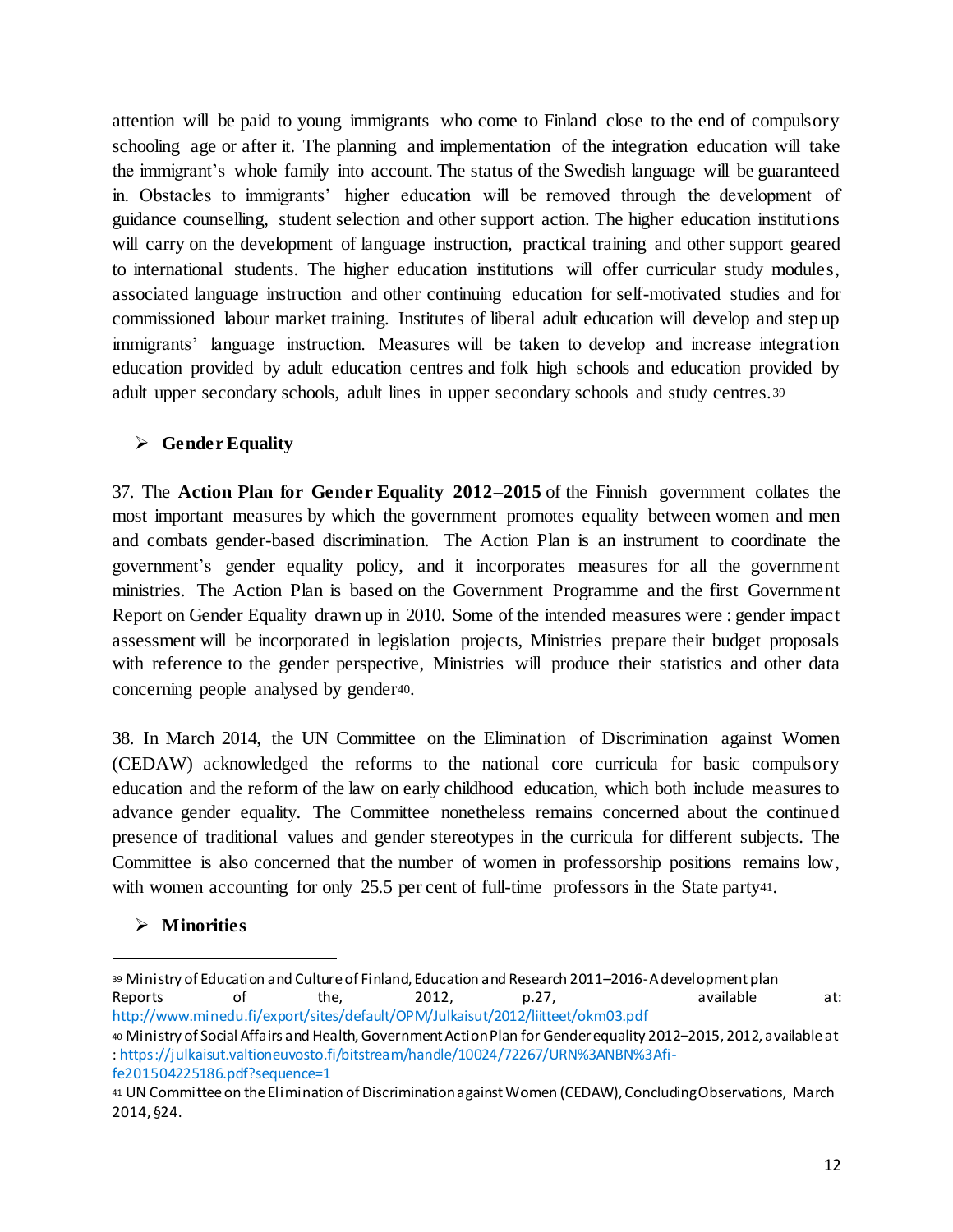39. In December 2014, the United Nations Committee on Economic, Social and Cultural Rights expressed its concern regarding the discrimination against persons with immigrant backgrounds and against members of minorities, such as Russian-speakers, Roma and Somali, persists in the State party, particularly in the fields of employment, education, health care and housing. While welcoming the implementation of **the National Policy on Roma42**, the Committee was concerned about the lack of specific measures to address the persistent discrimination faced by other minorities43. The Committee recommended that the State party intensify its efforts to prevent and combat the persistent discrimination against persons with immigrant backgrounds and against persons belonging to national or ethnic, religious and linguistic minorities, including by adopting specific and targeted measures to address the problems faced by all minorities in having access to employment, housing, education and health care and by undertaking awareness-raising campaigns44.

40. Moreover, in the Concluding Observations of 2014, the CESCR remained concerned about the difficulties faced by children of immigrant background and Roma children in the education system, particularly as regards the persistence of discrimination and bullying, the high number of children in special education and the high drop-out rate (arts. 13 and 14) <sup>45</sup>. Following on its previous recommendation (E/C.12/FIN/CO/5, para. 28), the Committee urged the State party to redouble its efforts to ensure equal access to inclusive education for all children, including children of immigrant background and Roma children, and to intensify its effort to continue to reduce the drop-out rates of children from these groups.

41. Furthermore, CESCR noted with concern that the variety of Saami languages is decreasing and some of them are at risk of extinction. The Committee regrets that Saami language education outside the Saami homeland remains unsatisfactory, particularly due to the shortage of teachers (arts. 13 and 15) <sup>46</sup>

# **Disadvantaged Groups**

1

42. The preparatory and rehabilitative education and supervising of the most severely disabled students forms the study programme "Preparatory Education for Work and Independent Life". It

<sup>42</sup> The National Policy on Roma in Finland was adopted in 2009. It has six Key Areas and ten Policy Guidelines. It contains 147 measures, responsibility for which has been delegated to several branches of administration. In 2012, the Ministry of Social Affairs and Health appointed a working group to coordinate and monitor the implementation of the National Policy on Roma. This working group had 24 members, one half of whom had a Roma background. The working group's term extended till the end of 2013, see : Ministry of Social affairs and Health, Steering and Monitoring the Implementation of the National Policy on Roma 2014, accessible at: https://www.julkari.fi/bitstream/handle/10024/116174/URN\_ISBN\_978-952-00-3487-0.pdf?sequence=1

<sup>43</sup> UN Committee on Economic, Social and Cultural Rights, Concluding Observations, December 2014, §2.

<sup>44</sup> UN Committee on Economic, Social and Cultural Rights, Concluding Observations, December 2014, §2.

<sup>45</sup> UN Committee on Economic, Social and Cultural Rights, Concluding Observations, December 2014, §28.

<sup>46</sup> UN Committee on Economic, Social and Cultural Rights, Concluding Observations, December 2014, §29.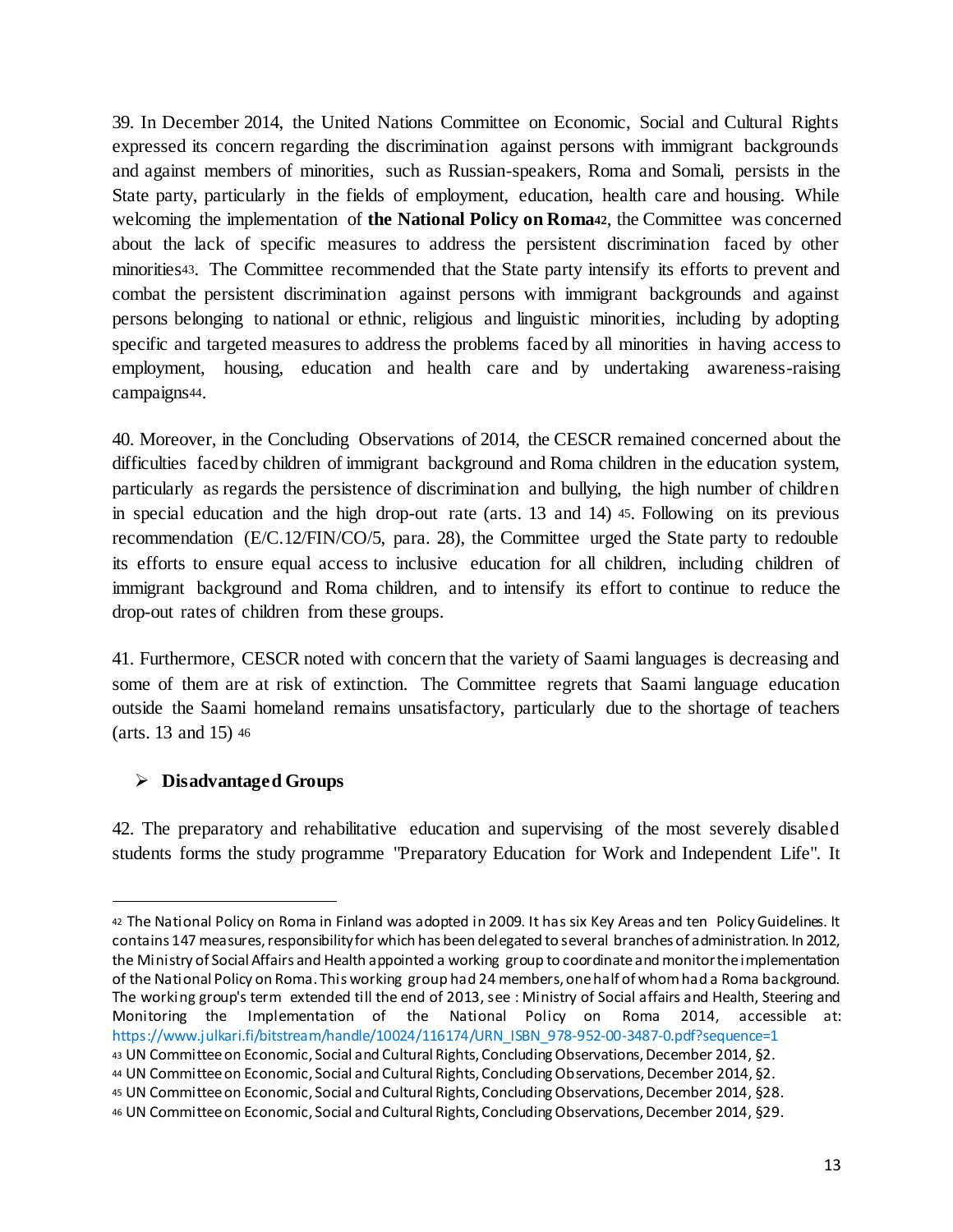is aimed for people who, because of an illness or disability, do not have the opportunity to move into education that leads to a qualification. The objective of the education is to provide students with need for special support education and supervising in accordance with their personal aims and capabilities47.

# **2. COOPERATION**

43. Finland is **party** to the 1960 UNESCO Convention against Discrimination in Education since 18/10/1971.

44. Finland **reported** to UNESCO on the measures taken for the implementation of the 1960 UNESCO Convention against Discrimination in Education within the framework of the:

- **Sixth Consultation** of Member States (covering the period 1994-1999)
- **Eighth Consultation** of Member States (covering the period 2006-2011)

45. However, Finland did not report for the **Seventh Consultation** of Member States (covering the period 2000-2005).

46. Finland reported to UNESCO on the measures taken for the implementation of the 1974 UNESCO Recommendation concerning Education for International Understanding, Co-operation and Peace and Education relating to Human Rights and Fundamental Freedoms within the framework of the **Fourth Consultation** of Member States (covering the period 2005-2008). However, Finland did not report for the **Fifth Consultation** of Members States (covering the period 2009-2012).

47. Finland reported to UNESCO on the measures taken for the implementation of the 1974 UNESCO Recommendation on the Development of Adult Education within the framework of the:

- **First Consultations** of Member States (1993)
- **Second Consultations** of Member States (2011)

48. Finland is **not party** to the 1989 UNESCO Convention on Technical and Vocational Education.

# **Freedom of opinion and expression**

1. Constitutional and Legislative Framework:

<sup>47</sup> EFA National Review 2015, p. 6.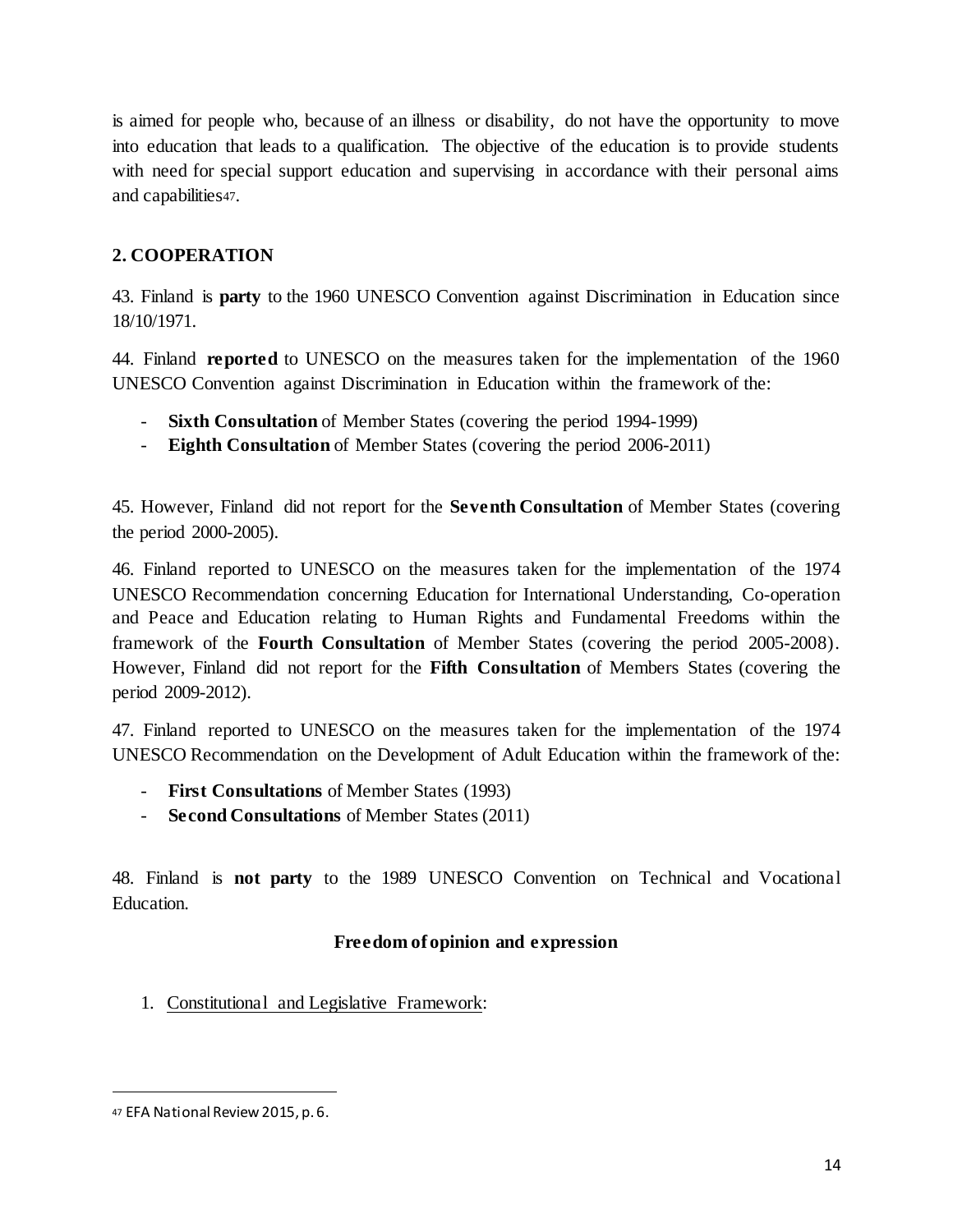49. Section 12 of the Constitution guarantees the right to freedom of opinion and belief48, and explicitly prohibits all forms of censorship or other similar limitations to freedom of expression. According to the same article, restrictions can be made in case of publications in which the interests of public order or the security of the State are at stake.

50. Article 12 encompasses the protection of Access to Information, which guarantees transparency in government administration and the right of access to information49.

51. In 2016 Finland celebrated the  $250<sup>th</sup>$  anniversary of the adoption of the first freedom of information law. Nowadays the Act on the Openness of Government Activities of 1999<sup>50</sup> establishes the principle of openness stating that "official documents shall be in the public domain, unless specifically provided otherwise in this Act or another Act". The Act also establishes a process by which any person may access any record in possession of an authority. After receiving the request, the authority has two weeks to give the document. If the decision is negative, and document is withheld, the requester may appeal to the administrative court.

52. Defamation is criminalized and punishable by fine51.

53. The responsibility for supervising media content lies with media themselves. The internet is free and open, and the government is committed to providing internet to every person.

2. Media Self-Regulation:

54. The Council for Mass Media (CMM) is a self-regulatory body whose task is to interpret and define good professional practice and oversee the freedom of speech and freedom of press <sup>52</sup>. The council is responsible for monitoring ethical standards for print, broadcast and online media. The framework of the CMM's operations are stipulated in a Charter, which is signed by all the organizations which have committed to themselves to self-regulation and accepted its objectives.

55. There is a journalists' union entitled Journalistiliitto and a code of ethics titled Guidelines for Journalists.

3. Safety of journalists:

56. UNESCO recorded no killing of journalists in Finland.

# **III. RECOMMENDATIONS**

1

**57. Recommendations made within the framework of the first cycle of the Working Group on the Universal Periodic Review, considered on (please check the date on the following web site: http://www.ohchr.org/EN/HRBodies/UPR/Pages/Documentation.aspx)**

<sup>48</sup> https://www.constituteproject.org/constitution/Finland\_2011#s7

<sup>49</sup> https://www.constituteproject.org/constitution/Finland\_2011#s7

<sup>50</sup> http://www.finlex.fi/en/laki/kaannokset/1999/en19990621.pdf

<sup>51</sup> http://www.finlex.fi/en/laki/kaannokset/1889/en18890039.pdf

<sup>52</sup> http://www.jsn.fi/en/Council for Mass Media/the-council-for-mass-media-in-finland/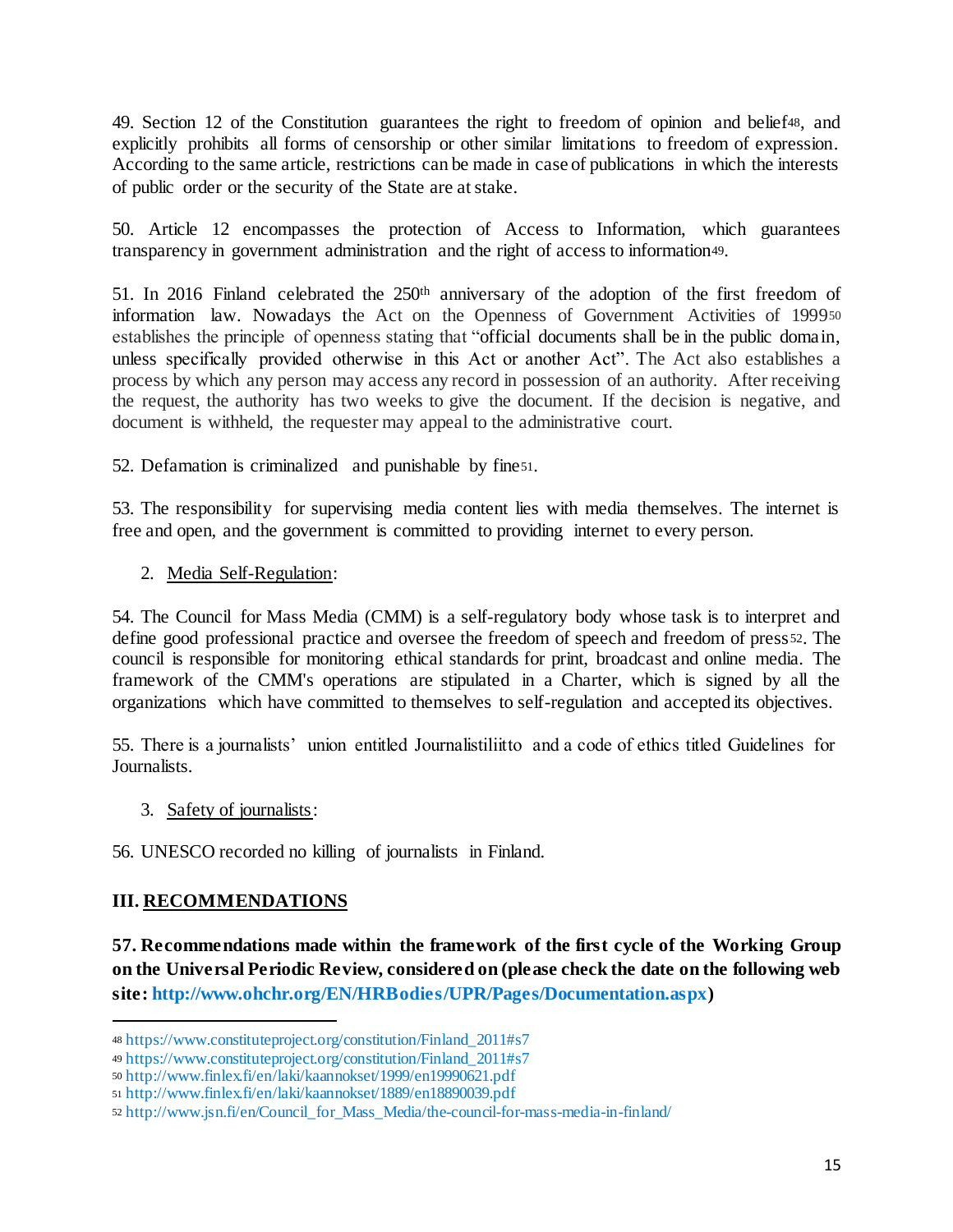#### 58. Latest observations reported on May 2012 :

89. The recommendations formulated during the interactive dialogue and listed below have been examined by Finland and enjoy the support of Finland:

89.26. Pursue appropriate, efficient policies to eliminate the social exclusion of the most vulnerable groups, in particular mentally disabled children, immigrant and refugee children and children from ethnic minorities at schools

89.46. Evaluate the internal guidelines and criteria with regards to risk assessment in the countries of origin of asylum-seekers and ensure a continuous flow of information and education on these internal guidelines

90. The following recommendations will be examined by Finland:

90.15. Train educators and health workers in identifying signs of sexual abuse in children

90.21. Mental health services in schools should benefit from sufficient resources and qualified staff in order to deal with problems affecting in particular adolescents, such as suicidal thoughts and nutritional or addictive problems

90.22. Introduce human rights education as a mandatory part of teachers' training

#### **59. Analysis:**

During the report period, Finland has, according to available information, taken significant measures to ensure the right to education. The "Preparatory Education for Work and Independent Life" promotes inclusive education to students with disabilities providing them special support education and supervising in accordance with their personal aims and capabilities. However, despite the "National Policy on Roma", children of immigrants, Roma children and other minorities still face discrimination in the education system and bullying which consequently result in high dropout rates. Furthermore, as far as we know, Finland has not taken additional measures towards improving mental health services in schools in order to deal with problems affecting adolescents in particular. In addition, to the extent of our knowledge, Finland has not yet taken concrete measures to train educators and health workers in identifying signs of sexual abuse in children.

#### **60. Specific Recommendations:**

1. Finland should be strongly encouraged to pursuing the submission of state reports for the periodic consultations of UNESCO's education related standard-setting instruments.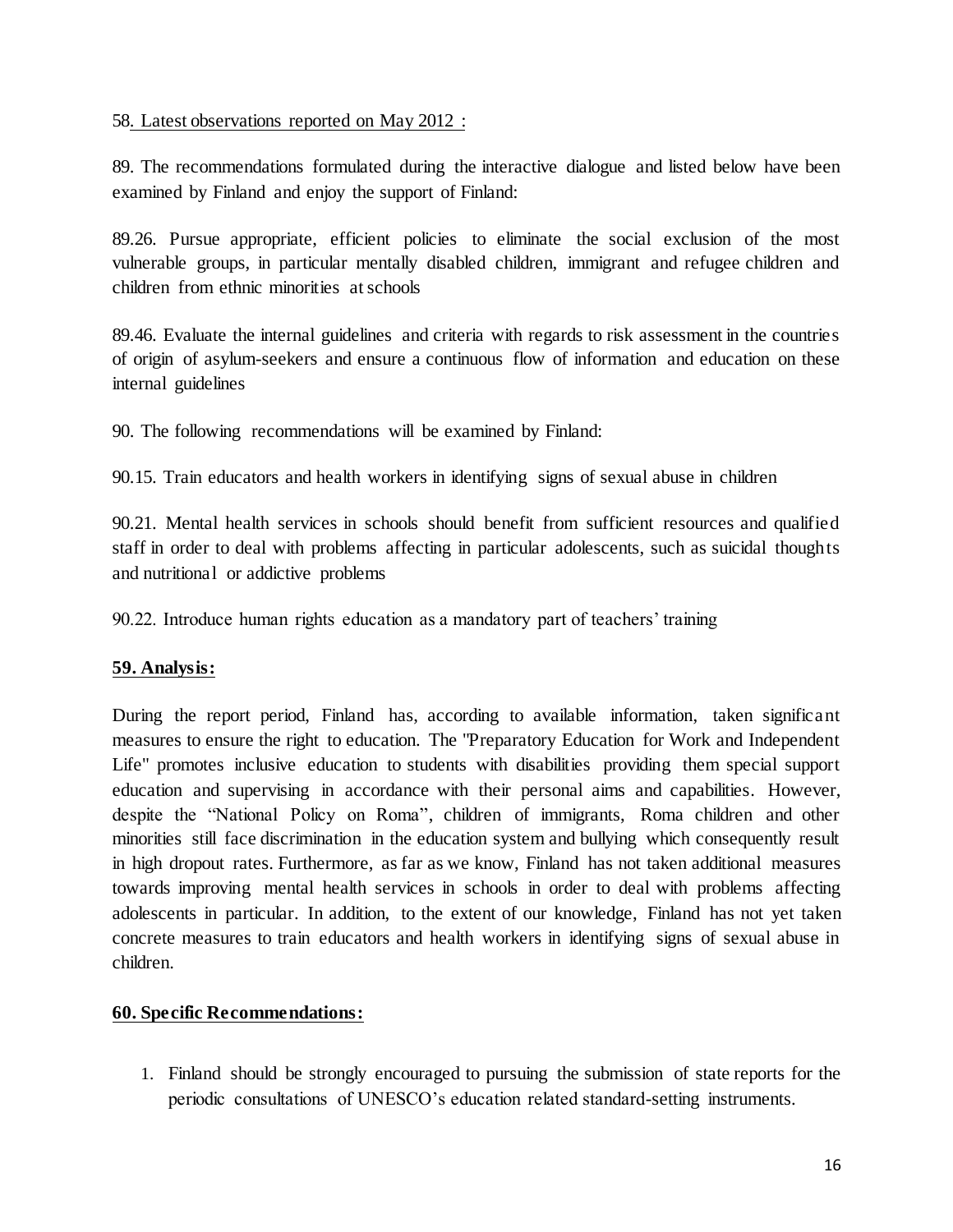- 2. Finland could be encouraged to further take measures towards improving mental health services in schools in order to deal with problems affecting in particular adolescents, especially those with suicidal thoughts.
- 3. Finland could be encouraged to further address discrimination against children of immigrant background, persons belonging to national or ethnic, religious and linguistic minorities and Roma children in education and continue its efforts to reduce dropout rates particularly from these groups.
- 4. Finland could be encouraged to take further concrete measures to train educators and health workers in identifying signs of sexual abuse in children.

#### **Cultural Rights**

61. As a State Party to the Convention concerning the Protection of the World Cultural and Natural Heritage (1972)53, the Convention for the Safeguarding of the Intangible Cultural Heritage (2003)54, and the Convention on the Protection and Promotion of the Diversity of Cultural Expressions (2005)<sup>55</sup>, Finland is encouraged to fully implement the relevant provisions that promote access to and participation in cultural heritage and creative expressions and, as such, are conducive to implementing the right to take part in cultural life as defined in article 27 of the Universal Declaration of Human Rights and article 15 of the International Covenant on Economic, Social and Cultural Rights. In doing so, Finland is encouraged to give due consideration to the participation of communities, practitioners, cultural actors and NGOs from the civil society as well as vulnerable groups (minorities, indigenous peoples, migrants, refugees, young peoples and peoples with disabilities), and to ensure that equal opportunities are given to women and girls to address gender disparities.

#### **Freedom of Opinion and Expression**

62. Finland is further recommended to decriminalize defamation and place it within a civil code that is in accordance with international standards.

#### **Freedom of scientific research and the right to benefit from scientific progress and its applications**

63. Finland, in the framework of the 2015-2017 consultations related to the revision of the Recommendation on the Status of Scientific Researchers, as well as to its 2013-2016 monitoring exercise (November 2016 - April 2017) is encouraged to report to UNESCO on any legislative or

<sup>53</sup> Periodic Report available at: http://w hc.unesco.org/document/136521

<sup>54</sup> Periodic Report available at: http://w ww.unesco.org/culture/ich/en/state/finland-FI?info=periodic-reporting

<sup>55</sup> Periodic Report available at: http://en.unesco.org/creativity/monitoring-report/quadrennial-reports/available-

reports/periodic-report-finland